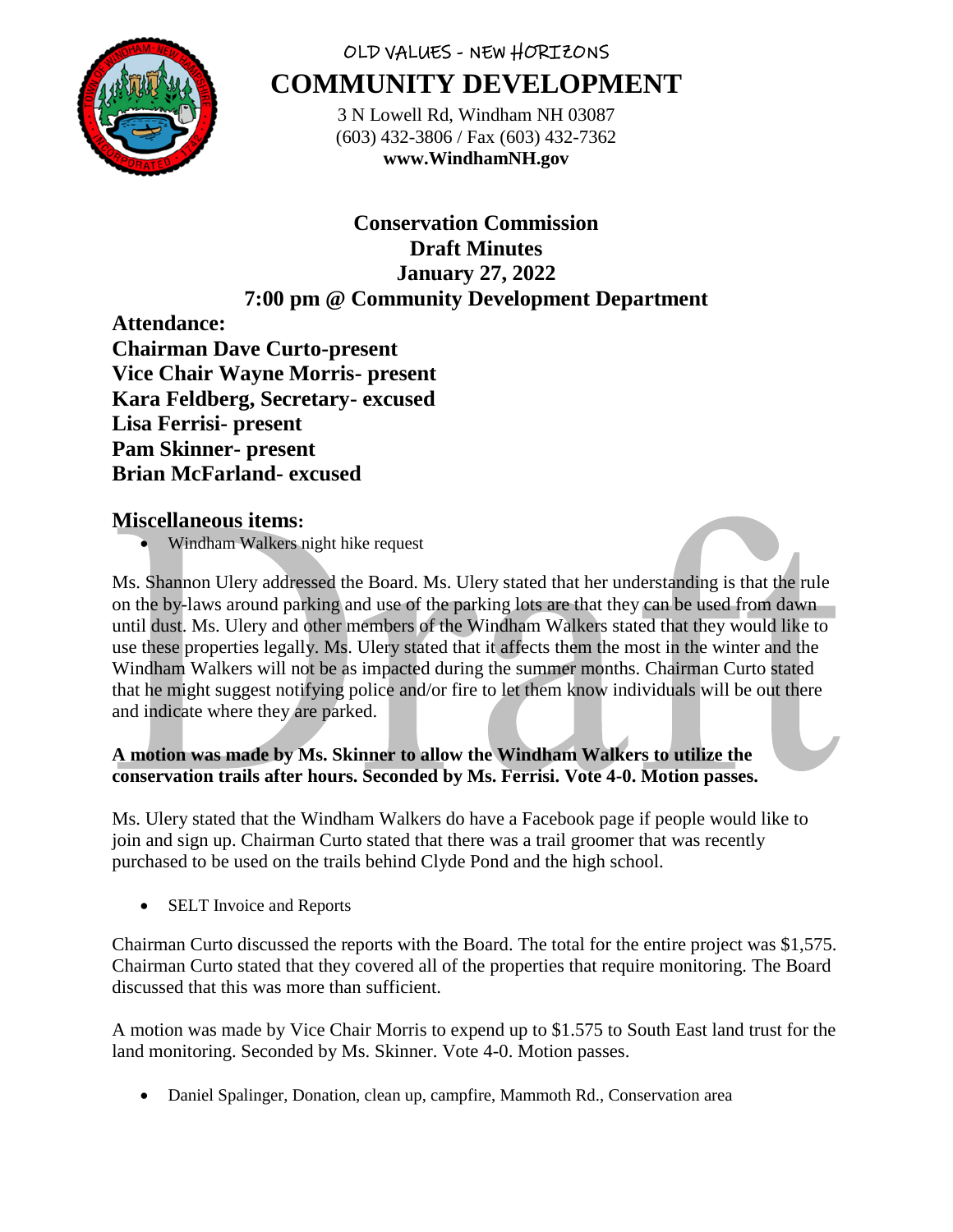Mr. Daniel Spalinger addressed the Board. Ms. Spalinger stated that there were approximately 33 acres in this area. Ms. Spalinger would like permission to have a one-time community campfire on the frozen ice; they would not be using any fire accelerants for the fire and they would clean up any remaining debris. Mr. Spalinger stated that he has communicated with other abutting landowners in the area. Mr. Spalinger has also communicated with the Fire Department. Mr. Spalinger stated that they will be using glow sticks to indicate the path out to the ice. Mr. Spalinger stated that there is an unmarked access point between 9 and 11 Glance Road but there is no indication of that on the properties. There appears to be some traffic of recreational vehicles in the area so the trails are getting some use. Mr. Spalinger also indicated that there is some old debris in the area that appears to be from homes. Mr. Spalinger and the Board discussed conservation land in the area and which lots were still town owned. The board and Mr. Spalinger discussed access to properties. Mr. Spalinger offered to fund the survey of the area; the Board stated that this was a generous offer that they would consider. Mr. Spalinger stated that the area is fairly remote.

**A motion was made by Vice Chair Morris to allow an outdoor fire on the ice on February 5 th and to allow the mapping of the trails on the conservation lands off Mammoth Road with access from Glance Road and to allow trash pick-up in the area. Seconded by Ms. Skinner. Vote 4-0. Motion passes.** 

## **Fosters Pond/ Greenway Updates:**

Eagle Scout proposal, troop 266 -Brendan Ashworth

Brendan Ashworth for Troop 266 addressed the Board. Brendan stated that his project would be to put in a new trail head at Fosters Pond. Brendan would like to have a kiosk area at the entrance for a map and announcements. Brendan is looking for permission to see how far down he is allowed to install cement; the Board agreed this would be  $\overline{4}$  feet down (below the frost line). Brendan also asked for permission to take out the old sign in the area. The Board and Brendan also discussed some design ideas for the sign. The Board is in support of Brendan starting to develop a plan for the project.

## Miscellaneous

Chairman Curto stated that Mr. Karl Dubay approached the Board to let them know of a project on Route 28 would have approximately 65 acres of the project held in conservation. The Board would see the plan again. The Board viewed this property on the GIS map later on in the meeting and discussed connectivity to other properties.

Chairman Curto also mentioned the upcoming Deliberative session on Saturday, February 12<sup>th</sup>.

# **Meeting Minutes Review and Approve – [1/13/2022](https://www.windhamnh.gov/DocumentCenter/Index/825)**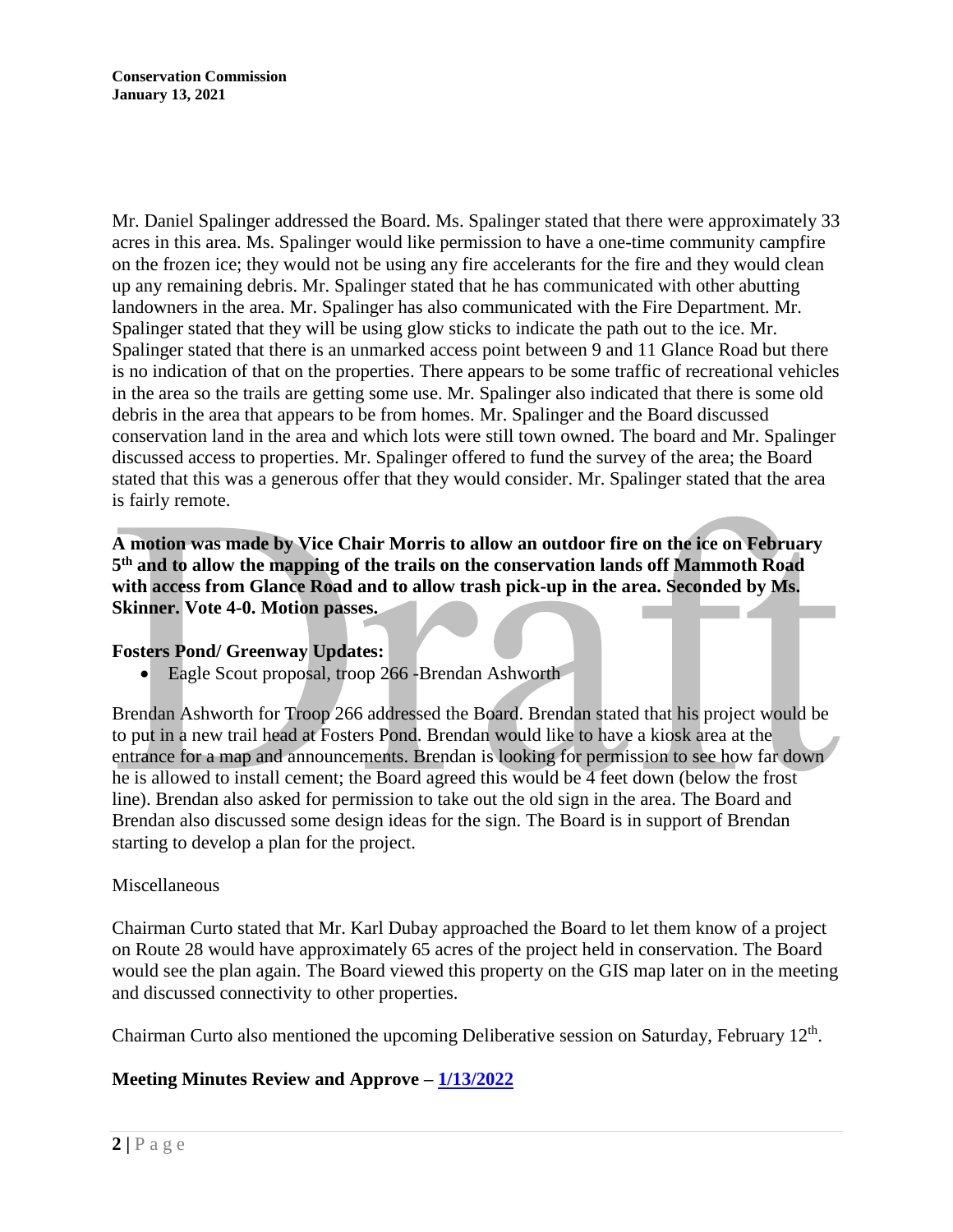**Conservation Commission January 13, 2021**

**A motion was made by Vice Chair Morris to approve the minutes of January 23th, 2022 as presented. Seconded by Ms. Ferrisi. Vote 3-0-1. Ms. Skinner abstained.** 

## **ZBA: N/A**

## **PB:**

**[Case 2022-02](https://www.windhamnh.gov/DocumentCenter/Index/894) – 1 Sharma Way (aka 55 Range Road) (Parcel 18-L-300); Minor Final Subdivision and WPOD Land Development Application; Zone – Professional, Business, and Technology District, Residence A, and WPOD**

The Applicant, Karl Dubay, The Dubay Group Inc., representing Angle Pond Realty Trust, Inc seeks a Minor Final Subdivision and Watershed Protection Overlay District (WPOD) Land Development Application to subdivide parcel 18-L-300 to create one buildable lot for the proposed medical office building on the portion of Gateway Park known as Pad B.

The Board has seen this plan previously and they did not comment.

#### **Intent to cut Applications: N/A**

# **DES Permits & Correspondence:**

4 Cole Rd

Chairman Curto read from the DES Correspondence. The Board viewed the property on the GIS map. DES is requesting that the current work stop and erosion controls be put in place with specific deadlines. DES also requested documentation of the current wetlands on the property and that this information be certified by a wetland scientist.

## 24 First St

Chairman Curto read from a letter issued from DES that stated that this file had been closed and no further action would be necessary.

38 Woodvue Road (not on the agenda)

Chairman Curto read from a letter issued from DES which indicated there had been a discharge of water into Canobie Lake without permission. The Board discussed that this was likely storm water run-off.

The Board discussed the potential changes in the by-laws and the Board will likely have another short workshop and then coordinate with staff to host a public meeting for any potential changes.